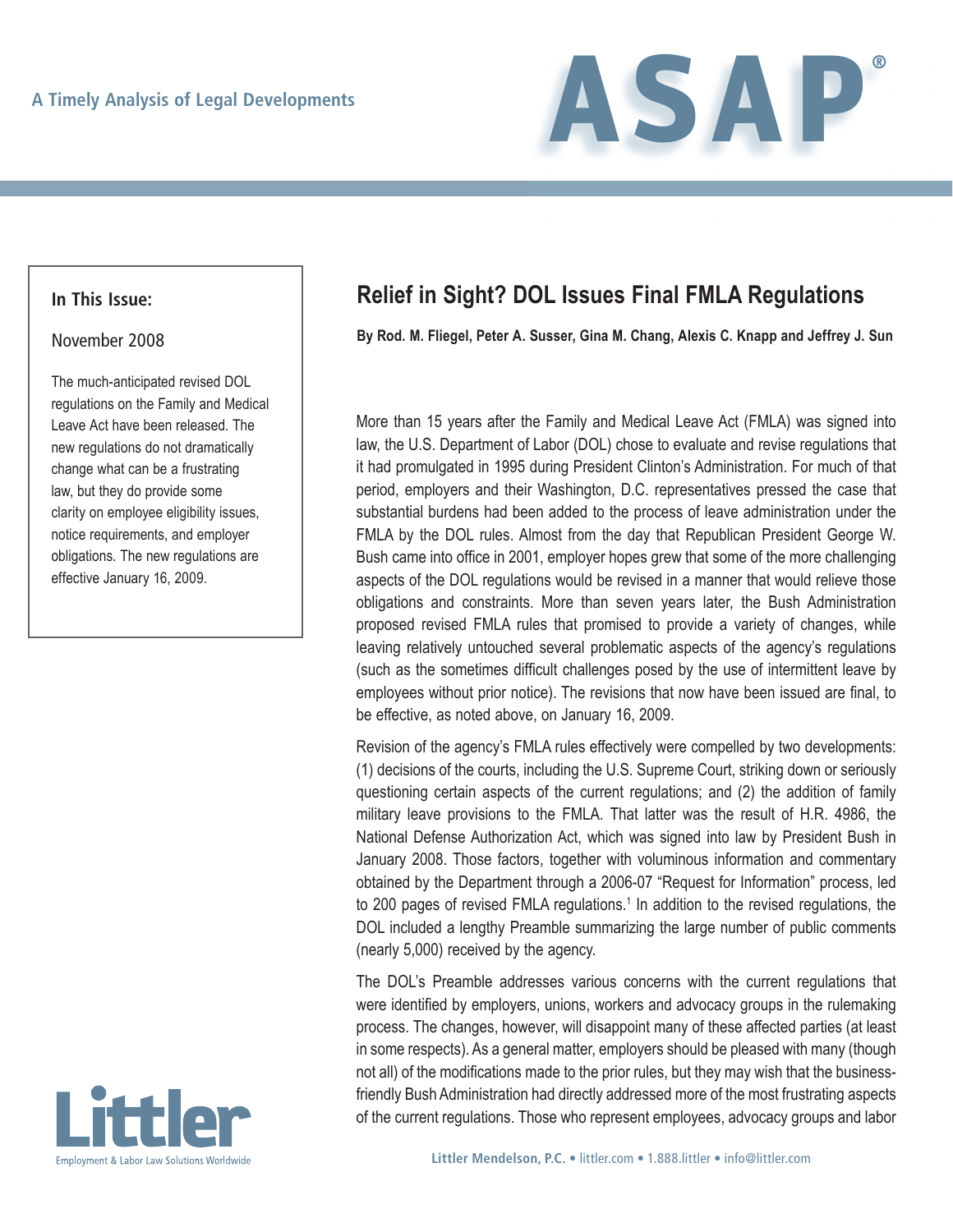unions generally have been critical of the changes that were proposed, arguing that the agency's revised regulations were unnecessary and will only discourage employees from exercising their statutory rights to leave, and interfere with the job protections codified in the statute. The DOL's treatment of important FMLA issues, and their anticipated practical impact on leave administration, are outlined in detail below with the exception of the regulations regarding leave due to a "military exigency" or leave to care for a servicemember. The new regulations addressing the family military leave requirements are detailed and lengthy, so these regulations are summarized below, but described in detail in a separate Littler ASAP, *Department of Labor Clarifies FMLA Amendments Related to Servicemember Care and Other Military-Related Exigencies*.

## **Family Military Leave**

The DOL has clarified many of the ambiguities created by the proposed regulations issued on January 28, 2008, covering the new family military leave provisions signed into law by President Bush. Under the new family military leave provisions, an eligible employee who is the spouse, son, daughter, parent, or next of kin of a "covered servicemember" has been entitled to take up to 26 work weeks of leave during a single 12-month period to care for the service member. For purposes of military caregiver leave, a *covered service member* is defined as "a current member of the Armed Forces, including a member of the National Guard or Reserves, who is undergoing medical treatment, recuperation, or therapy, is otherwise in an outpatient status, or is otherwise on the temporary disability retired list, for a serious injury or illness incurred in the line of duty on active duty." Thus, military caregiver leave is not limited to members of the National Guard or Reserves who are on active duty or have been called to active duty status, as is the case with the separate concept of "qualifying exigency leave."

With respect to qualifying exigency leave, the January amendments to the FMLA state that an eligible employee may take up to 12 weeks of unpaid leave if the employee's spouse, child or parent is on active duty in the military or is a reservist who faces a recall to active duty if a "qualifying exigency exists." The term "qualifying exigency," however, was not defined and leave for this purpose was not legally available until the DOL promulgated regulations defining the term.

The DOL has now defined the term "qualifying exigency" in the revised regulations by providing a non-exhaustive list of the types of circumstances that will qualify. The new regulations also make clear that to be eligible for this type of leave, the employee's family member must be a member of the military reserves or National Guard when called to active duty and not already on active duty. Leave is not available for a covered service member already on active duty.

The DOL has also answered the hotly debated issue about whether employees who seek leave to care for a seriously injured or ill servicemember are limited to only one 26-week leave period during their entire employment or one per 12-month period by stating that, depending on the circumstances, an employee may take more than one 26-week leave period during his or her employment. An eligible employee is entitled to a combined total of 26 workweeks of leave for military caregiver leave and leave for any other FMLA-qualifying reason during the same "single 12-month period," provided that the employee takes no more than 12 work weeks of leave because of a qualifying exigency or for any other FMLA-qualifying reason. For example, an eligible employee may, during the single 12-month period, take 18 weeks of FMLA leave to care for a covered servicemember and 8 weeks of FMLA leave because of the employee's own serious health condition, so long as the employee does not take more than 12 weeks of leave due to his or her own serious health condition or any other FMLA-qualifying reason. A "single 12-month period" begins on the first day the eligible employee takes military caregiver leave and ends 12 months after that date, regardless of the method used by the employer to determine the employee's 12 work weeks of leave entitlement for other FMLA-qualifying reasons.

Military caregiver leave is to be applied on a per-covered-service member, per-injury basis. In other words, an eligible employee may be entitled to take more than one period of 26 work weeks of leave during his or her employment if the leave is to care for different covered service members or to care for the same service member with a *subsequent* serious injury or illness, except that no more than 26 work weeks of leave may be taken (for any FMLA-qualifying reason) within any "single 12-month period." The regulations also explicitly allow an employee to split the 26 weeks of leave for different reasons.

For additional information on the family military leave provisions in the new DOL regulations see Littler National ASAP, *Department of Labor Clarifies FMLA Amendments Related to Servicemember Care and Other Military-Related Exigencies*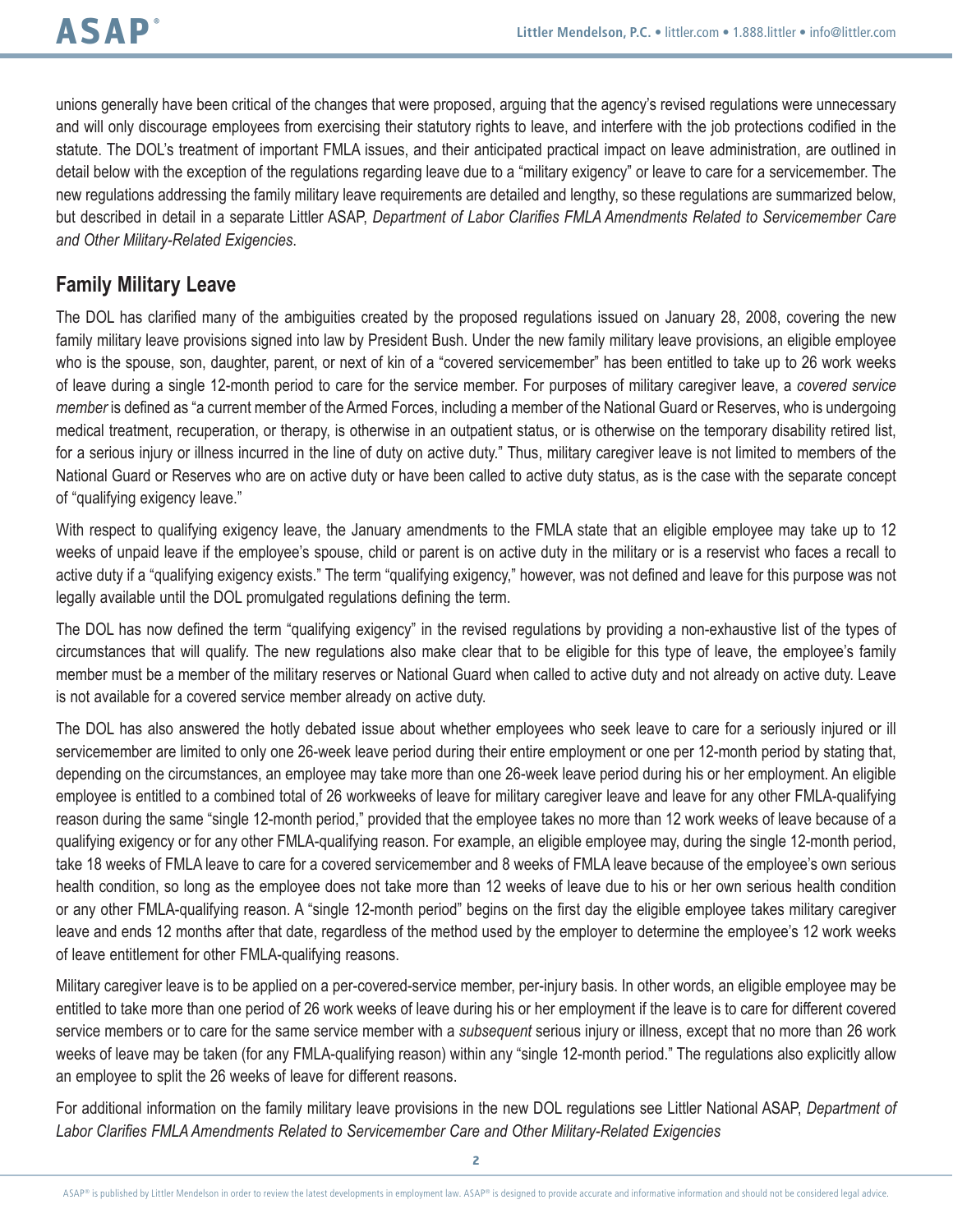## **Clarification of FMLA Eligibility Requirements**

As for the traditional FMLA issues, the FMLA has always afforded *eligible* employees the right to take job-protected leave for up to 12 work weeks in a 12-month period. The Act defines the term "eligible employee" as an employee who has been employed for at least 12 months and worked at least 1,250 hours in the past 12 months.<sup>2</sup> The Act excludes from eligibility any employee who is employed at a worksite with fewer than 50 employees if the total number of employees who work within 75 miles of that worksite is also under 50. In most situations, an employer can determine an employee's eligibility for FMLA leave by answering three basic questions: (1) Was the employee hired more than one year ago? (2) Did he or she work at least 1,250 hours in the past 12 months? (3) Do at least 50 employees work at or within 75 miles of his or her worksite? The revised regulations provide for more complicated situations, such as determining eligibility for workers reemployed after performing military service, or who work remotely rather than at a fixed worksite, etc.). Sections 825.110 and .111 of the revised regulations, discussed below, address these issues.

#### *Eligibility Based on Months of Service*

Revised section 825.110(b) expounds on the statement in the prior, proposed regulation that the 12 months of employment need not be *consecutive* months. Any period of prior employment within seven years must be counted. According to the Preamble, this strikes a fair balance between the burden on employers to retain records and the impact that extended leaves from the workforce can have on employees, especially women. The Preamble also notes that, if an employer only retains records for the maximum time prescribed by the FMLA (three years), then it is incumbent on the *employee* to submit sufficient proof of his or her prior employment (*e.g*., W-2 forms, pay stubs, etc.).

The seven year rule has two exceptions. Periods of employment *older* than seven years are counted: (1) for breaks in service because of National Guard or Reserve military service obligations, and for time served performing military service; and (2) when a written agreement, including a collective bargaining agreement, exists documenting the employer's obligation to rehire the employee after the break in service.

#### *Eligibility Based on Hours of Service*

Revised section 825.100(c) provides that an employee returning from National Guard or Reserve military service must be credited with the hours of service that would have been worked *but for* the period of military service. Specific guidelines for calculating the employee's pre-service hours of work are not included in revised section 825.100(c). The Preamble merely states "the employee's pre-service work schedule can generally be used for calculations."

Revised section 825.100(b) and (c) continue to state that any week where the employee is maintained on the payroll counts as a week of employment, including periods of paid or unpaid leave (sick, vacation). However, only hours of work within the meaning of the Fair Labor Standards Act (FLSA) count towards the 1,250 hour threshold.

#### *When is Eligibility Determined*

Revised section 825.100(d) continues to state that the determination of whether the employee has worked 1,250 hours in the past 12 months must be made as of the date the FMLA leave is to *start*, not when leave is requested. Courts have been split on whether an FMLA-ineligible employee may become eligible for FMLA leave while on non-FMLA leave. Revised section 825.110(d) incorporates the more liberal construction of the FMLA, declaring that an employee's non-FMLA leave may ripen into FMLA leave (meaning the employee may have greater reinstatement and other rights as compared to when the leave started). Time missed from work before the employee attained eligibility is not protected by the FMLA, but it also may not be counted against the employee's allotment of FMLA leave. In short, the employee given discretionary leave prior to being FMLA-entitled gets a full 12 weeks upon entitlement, even if the discretionary leave morphs into FMLA leave.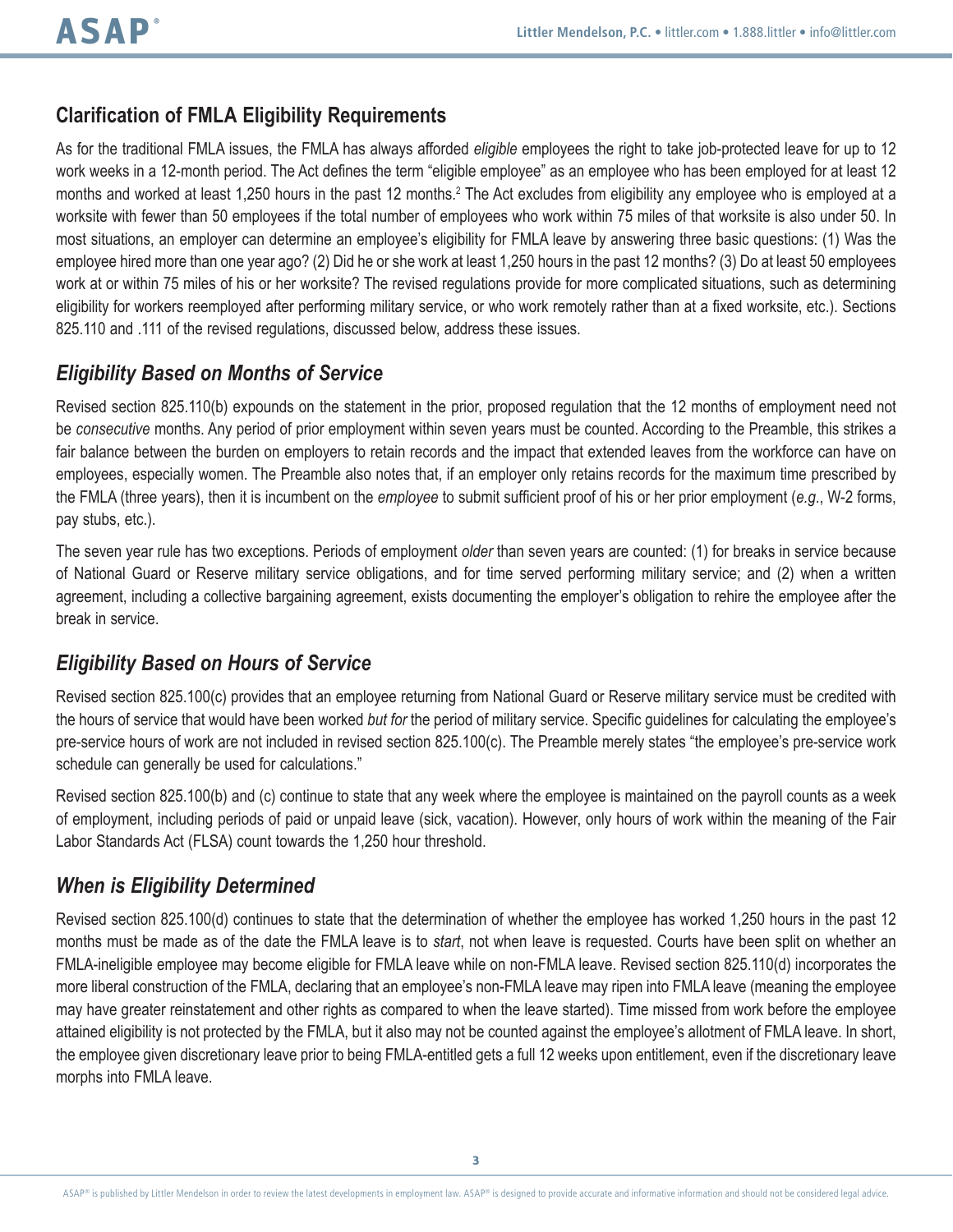## *Determining Whether 50 Employees Are Employed Within 75 Miles*

Revised section 825.100(e) continues to state that the determination of whether 50 employees are employed within 75 miles must be made as of the date the FMLA is *requested*, not when the leave is to *start*. (As noted above, the determination of whether the employee can satisfy the months and hours in service requirement is made based on the date the leave is to *start*.) An employee's eligibility is still unaffected by fluctuations in staffing *after* the determination has been made (*e.g*., a reduction-in-force).

Revised section 825.111(a) covers the standard for determining an employee's worksite when the employee is *jointly employed* by two or more employers. The worksite is the primary employer's office from which the employee is assigned or reports, unless the employee has physically worked for at least one year (presumably a calendar year, not the primary employer's FMLA leave year) at a facility of a secondary employer, in which case the worksite is that location.

This section continues to state that the standard for determining an employee's worksite when the employee has no fixed worksite (*e.g*., salespersons) is the home base, from which work is assigned, or to which the employee reports, not the employee's personal residence. Employees who "telecommute" are now expressly encompassed by this section. Revised section 825.111(b) confirms the DOL's prior opinion that the 75-mile distance is measured by surface miles, using surface transportation over public streets, roads, highways and waterways, by the shortest route from the facility where the employee needing leave is employed.

## **Changes to the Definition of a "Serious Health Condition"**

While the revised regulations retain the six individual definitions of a *serious health condition*, they add guidance and clarification on regulatory matters. First, one of the six definitions of a *serious health condition* involves a period of incapacity of more than three consecutive, full calendar days and either: (1) two visits to a health care provider; or (2) treatment by a health care provider with at least one visit that results in a regimen of continuing treatment.<sup>3</sup> Under the previous regulations, the time frame under which these visits must be made was not clear. With the revised regulations, it is now clear that the two visits to a health care provider must occur within 30 days of the start of the period of incapacity, and that the first visit in either the "two visit" situation or the "regimen of continuing treatment" situation must occur within seven days of the start of incapacity.<sup>4</sup>

A second clarification under the revised regulations deals with another one of the six definitions of a serious health condition – the *chronic* serious health condition. Under the previous regulations, treatment for a *chronic* serious health condition required *periodic visits* to a health care provider without further elaboration as to what constitutes such visits. The revised regulations now make clear that *periodic visits* require at least two visits to a health care provider per year. Other sections related to the serious health care definitions remain substantively unchanged.

#### **Employer Notice Obligations**

By way of the revised regulations, the DOL sought to consolidate the somewhat scattered notice requirements placed on employers by the former regulations, and provide detailed substantive guidance about what each notice should include. There are four different notice requirements under the revised regulations, all of which the DOL has made available in a prototype for employer use.<sup>5</sup> See the DOL website at www.dol.gov/esa/whd/fmla/index.htm.

(1) *The General Notice*. This general posting requirement remains largely unchanged in the revised regulations, and requires that employee rights under the FMLA be posted conspicuously at the worksite of any covered employer, regardless of whether that employer has any FMLA-eligible employees. This notice must be easily readable by applicants and employees, and must be posted in alternate languages if an employer has a significant portion of its workforce that is not literate in English. The revised regulations now permit this General Notice to be posted electronically, as long as employees have access to information in electronic form. Furthermore, the revised regulations now require that if an employer has even *one* eligible employee at its worksite, this General Notice must be published in the employee handbook or other written benefits communication, or, if such material does not exist, given to each new employee upon hire.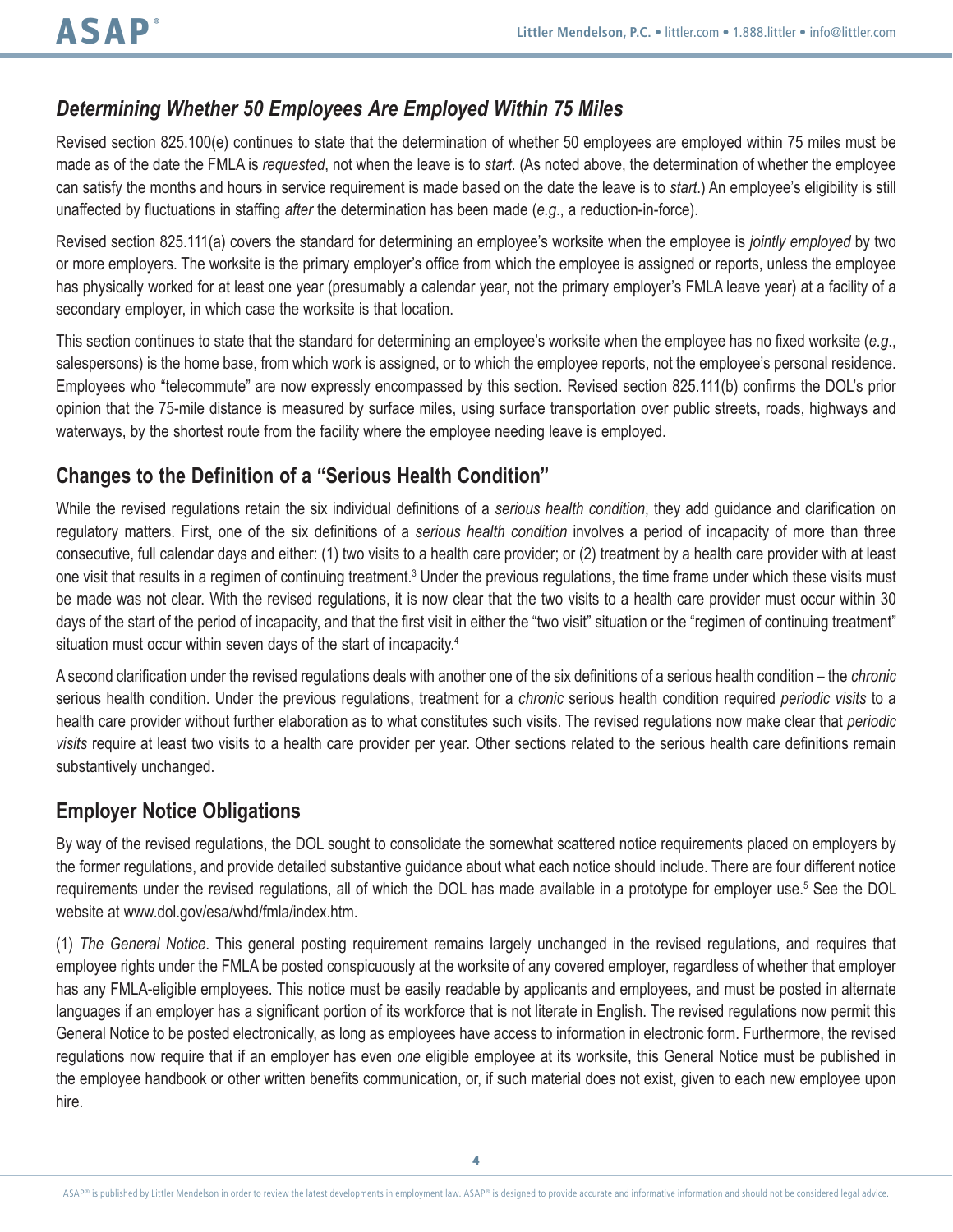(2) *Eligibility Notice*. The revised regulations continue to place the full burden of communicating employee eligibility for FMLA leave on the employer. However, employers now have an extended period of five (instead of two) business days from the date the employer becomes aware of the need for leave to communicate such eligibility information. The eligibility notice must state whether the employee meets the eligibility requirements (minimum months and hours), and if not at least one reason why not. For example, an employee who has not worked the requisite one year may be deemed ineligible based on that statutory requirement alone, and an employer need not go further to calculate hours worked or determine the existence of a serious health condition.

(3) *Notice of Rights and Responsibilities*. The revised regulations now distinguish the contents of the Notice of Rights and Responsibilities and the Eligibility Notice discussed above, although the contents of this notice do not impose new substantive requirements on employers. Furthermore, because this notice must be provided at the same time employees receive their Eligibility Notice, the DOL's prototype notice in Appendix D (Form WH-381) of the Regulations displays both notices in the same document, allowing employers to streamline the administration of these notice requirements. The purpose of the Notice of Rights and Responsibilities is to inform employees of their obligations and expectations while on FMLA. The revised regulations require this notice to include the following types of information:

- That the leave, if approved, will be counted against an employee's FMLA entitlement, as well as the applicable 12-month period for such entitlement;
- Whether certification of a serious medical condition of the employee or eligible family member by a healthcare provider, or certification of exigent circumstances for military family leave will be required;
- The employee's right to substitute paid leave, or whether the employee will be required to substitute paid leave;
- The employee's right to maintenance of benefits during the leave and restoration to the same benefits upon return from leave;
- Any requirements for the employee to make premium payments for healthcare benefits, the process for making payments, and the consequences if the employee fails to make the payments;
- The employee's potential liability for payments of employer-paid healthcare premiums if the employee fails to return to work at the end of the leave; and
- If the employee is a key employee, the circumstances under which restoration to the employee's job may be denied.

(4) *Designation Notice*. Finally, employers must continue to notify employees that their leave is being designated as FMLA leave. This notice *must now be in writing*, and, absent extenuating circumstances, the time period for such designation has been extended to within five business days of the employer's knowledge that such leave is FMLA-qualifying. The revised regulations also contain several new substantive requirements for this notice, the most notable of which are described below:

- When leave is not determined to be FMLA-qualifying, employers must now inform the employee of that determination and the reasons for the determination.
- The Designation Notice must also inform the employee, to the extent known at the time, of the amount of leave time that will be counted against his/her FMLA entitlement.
- This Designation Notice must also include any mandatory substitution of paid leave, which will run concurrently with the employee's FMLA entitlement.
- The Revised Regulations also now require that if an employer is going to require a fitness-for-duty certification from a treating physician that the employee is able to perform the essential functions of the job as a condition of returning to work, such Designation Notice must include a list of those essential functions.

#### *Consequences of Employer's Failure to Provide Timely or Accurate Notice*

The revised regulations *delete* controversial provisions "deeming" an FMLA *ineligible* employee as eligible for FMLA leave when the employer provides untimely or incomplete FMLA-related information. This addresses one of the most frequent deficiencies in employer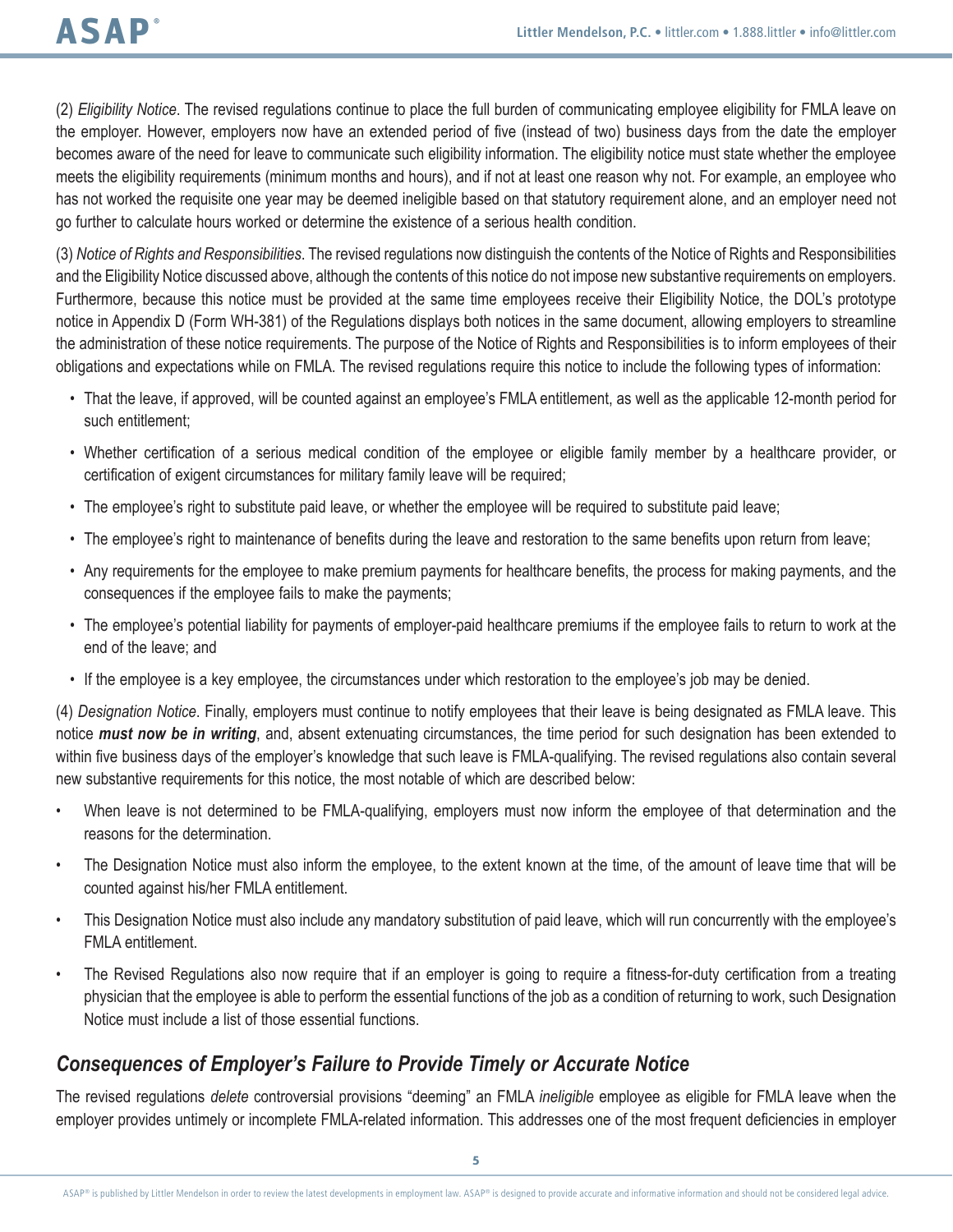leave administration, particularly in the first years of operation under the statute, the failure to provide notice that an employee's absence counted towards the individual's FMLA leave entitlement. A common question was and has continued to be, "what happens if a failure to designate leave is discovered "after the fact" – *i.e*., is it ever appropriate to retroactively classify an absence or period of absence as counting towards an employee's statutory leave rights? The original regulations were clear on their face: such a practice would not be lawful.

Nearly ten years after the statute's enactment, the U.S. Supreme Court issued its first decision under the FMLA in *Ragsdale v. Wolverine World Wide, Inc*., 535 U.S. 81 (2002), which dealt with the above questions. In that ruling, the Court struck down the categorical penalty imposed by the original regulations, which effectively prohibited retroactive designation of FMLA leave. That regulation provided – at 29 C.F.R. §825.700 (a) – that if an employee takes paid or unpaid leave and the employer does not designate the leave as counting towards the individual's statutory entitlement, the leave taken does not count against an employee's statutory leave entitlement. The Supreme Court held that this treatment exceeded the authority granted by Congress and was contrary to the statute's remedial requirement that an employee demonstrate individual harm. The Court suggested that if an employee can demonstrate that he or she suffered individualized harm because of the failure to follow the notification rules, the employer may be liable.

In keeping with the Supreme Court's ruling, the revised regulations provide that retroactive designation of leave as counting towards the individual's FMLA entitlement can be appropriate in some circumstances. Section 825.301 (d) and (e) now make clear that if such a retroactive designation is accompanied by notice to the employee (as specified elsewhere in the regulations), and takes place only where it does not cause harm or injury to the individual, or – alternatively – where the employer and the employee mutually agree on the retroactive designation, it is proper. By contrast, if an employer's failure to designate leave in a timely manner causes the employee to suffer harm, it can be construed as an interference with, restraint on or denial of the right to leave provided by the statute. Such a finding can result in an award of compensation and wages lost through that violation, for other actual monetary losses that can be linked to that deficiency, and certain forms of equitable relief (*e.g*., employment, reinstatement, promotion, etc.)

## **Employee Notice Obligations**

The revised regulations contain significant changes as to what notice an employee is required to provide his or her employer with respect to the need for foreseeable FMLA leave (section 825.302) and unforeseeable FMLA leave (section 825.303), and the ramifications of the employee's failure to provide notice. The DOL sought to reduce the impact of taking leave and uncertainty in the workplace without negatively impacting those employees who need FMLA leave.

## *Employee Notice Requirements for Foreseeable FMLA Leave*

*Timing of the Notice*. Employees must provide at least 30-days' notice for foreseeable leave, or if that is not possible, notice must be given "as soon as practicable." The revised regulations add the requirement that in those cases where the employee is required to provide at least 30-days' notice of foreseeable leave and does not do so, the employee shall explain the reasons why such notice was not practicable upon a request from the employer for such information.<sup>6</sup> The DOL Preamble notes that an employee's obligation to provide an explanation for failing to provide 30-days notice was implicit in the prior regulations, but that "making clear that employees may be required to explain why they provided less than 30-days notice of the need for foreseeable leave emphasizes the importance of the notice requirement under the FMLA."

*Definition of "as soon as practicable*." The prior regulations defined as *soon as practicable* as one or two business days from when the need for leave became known to the employee. The revised regulations state "[w]hen an employee becomes aware of a need for FMLA leave less than 30 days in advance, it should be practicable for the employee to provide notice of the need for leave either the same day or the next business day. In all cases, however, the determination of when an employee could practicably provide notice must take into account the individual facts and circumstances."7

*Content of the Notice*. An employee must provide at least verbal notice sufficient to make the employer aware that the employee needs FMLA-qualifying leave, and also must advise the employer of the anticipated timing and duration of the leave.<sup>8</sup> Although an employee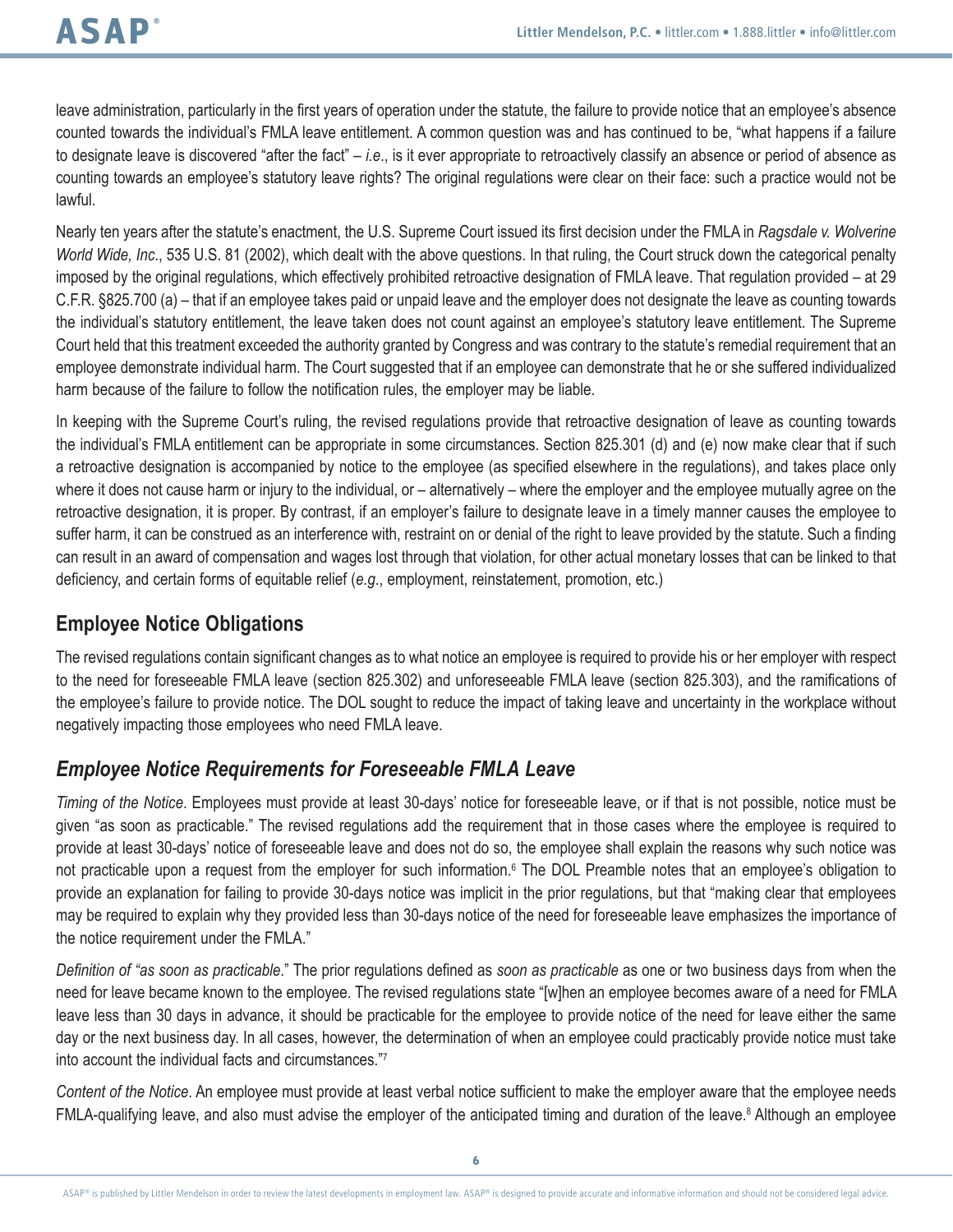need not expressly assert rights under the FMLA, or even mention the FMLA, the first time he or she seeks leave for a particular FMLAqualifying reason, if the employee makes subsequent leave requests for the same FMLA-qualifying reason for which the employer had previously provided FMLA leave, the employee must specifically reference the qualifying reason for the leave or the need for FMLA leave. In all cases, if the employer needs more information to determine whether the reason for the leave is FMLA-qualifying, the employer should inquire further and may request medical certification. If the employee fails to respond, and the employer is unable to determine if the reason for the leave is FMLA-qualifying, the employer may deny FMLA protection.

*Compliance with the Employer's Policy*. The revised regulations specify that "[a]n employer may require an employee to comply with the employer's usual and customary notice and procedural requirements for requesting leave, absent unusual circumstances," *unless the timing requirements are more stringent than the timing for FMLA notice*. The DOL further warned that where an employee does not comply with the employer's "usual notice and procedural requirements" and "no unusual circumstances justify the failure to comply," FMLA-protected leave may be delayed or denied. This change was also added to the regulation regarding the employee's notice obligation for unforeseeable FMLA leave.9

#### *Employee Notice Requirements for Unforeseeable FMLA Leave*

*Timing of Notice in an Unforeseeable Leave Situation*. Notice must be provided "as soon as practicable." The revised regulations state that it "generally should be practicable for the employee to provide notice of leave that is unforeseeable within the time prescribed by the employer's usual and customary notice requirements."10 The DOL deleted the requirement that notice should be provided within no more than one or two working days of learning of the need for leave.

*Content of Notice and Compliance with the Employer's Policy*. These requirements are essentially the same for both foreseeable and unforeseeable leave.

### *Consequences of Employee's Failure to Provide Timely Notice*

If the employee fails to give timely advance notice with no reasonable excuse when 30-days' notice is required for foreseeable leave, the employer may delay FMLA coverage until 30 days after the employee provides notice. If the employee fails to give notice as practicable under the circumstances for unforeseeable leave or when less than 30-days notice is required for foreseeable leave, the extent to which the employer may delay the FMLA-protected leave depends on the facts and circumstances. For example, if the employee could reasonably have given two weeks notice but gave only one week, the employer may delay the leave for a week. In all cases, if the employee nevertheless takes the leave despite the employer's notice to the employee delaying the approved start of the leave, the time taken will not be FMLA-protected. This, of course, is a mixed blessing to employers – the employee can be disciplined if the unprotected absence otherwise would lead to discipline, but the total amount of leave could also be extended as the FMLA does not apply to the uncovered leave period.

## **Clarifications to the Medical Certification Process**

As a general rule, employers may require employees to provide a certification from their health care provider to support the need for leave due to a serious health condition.<sup>11</sup> The revised regulations address several issues raised by employees and employers regarding the certification process, timing, content, authentication and clarification of the certification and recertification. Some of the more significant changes are discussed below.

*Timing*. The revised regulations increase the time frame within which an employer may request a certification from two business days to five business days after the employee provides notice of the need for FMLA leave. The request must be in writing. The employee must provide a complete and sufficient certification within 15 calendar days after the employer's request.

*Complete and Sufficient Certification*. The revised regulations define *incomplete certification* as one in which one or more entries have not been completed. An *insufficient certification* is one in which the information is vague, ambiguous, or nonresponsive. If a certification is incomplete or insufficient, an employer must notify its employee in writing of what information is necessary to complete the medical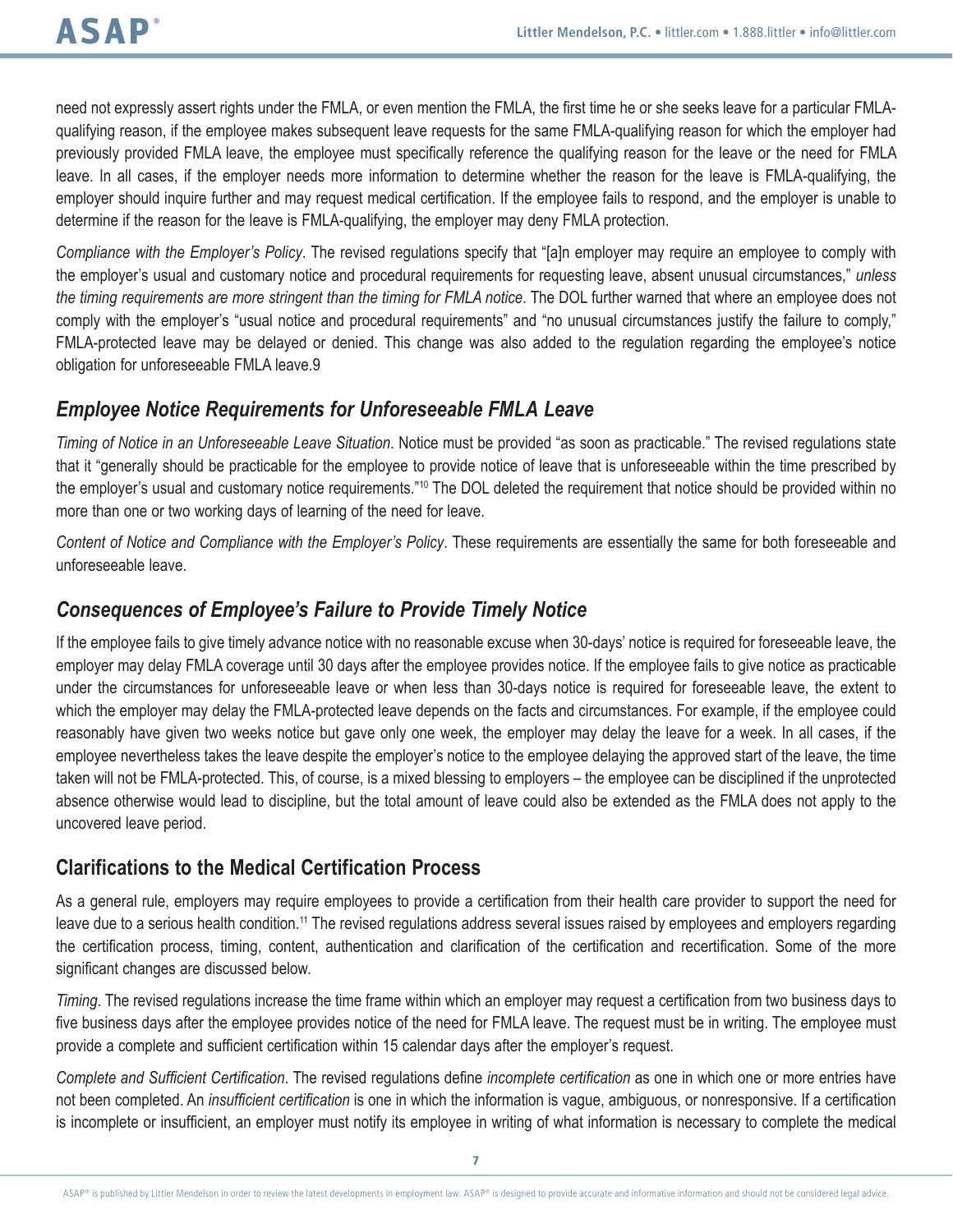certification and provide the employee at least seven calendar days to furnish the additional information. Failure to cure the deficiencies identified by the employer may result in the denial of the FMLA leave. In a worst case scenario for employers, of course, this provision could cause a discharge or discipline decision to be pending for up to 22 days.

*Annual Medical Certifications*. If a serious health condition of an employee or employee's covered family member lasts beyond a single leave year, an employer may require a new certification in each subsequent leave year in which the employee takes FMLA leave. This revision codified a 2005 DOL opinion letter.

*Content of the Medical Certification*. The revised regulations list the information that can be requested in a medical certification and provide new certification forms that satisfy the regulatory requirements. For purposes of the FMLA, an employer may not request information beyond what is specified in the regulations and the DOL-sanctioned certification forms. However, an employer may request additional information pursuant to the Americans with Disabilities Act (ADA), workers' compensation statutes, or to assess qualification for the company's paid leave or disability plans or policies that run concurrent with the FMLA.

The DOL also codified its long-standing position that it is an employee's responsibility to provide complete and sufficient certification upon request. An employer may not require an employee to sign a release to allow the company to obtain medical information as a condition of taking FMLA leave. However, if the employee fails to provide the required certification, the employer may deny the leave.

*Authentication and Clarification of the Medical Certification*. As a general rule, after providing the employee seven days to cure any deficiencies in the certification, if the employer still has questions about the information provided, the employer may contact the employee's healthcare provider to clarify or authenticate an FMLA certification. Under the prior regulations, the employer could only use a health care provider to contact the employee's health care provider. The most significant change to the revised regulations is that an employer may now also use a human resources professional, a leave administrator, or a management official to directly contact the employee's health care provider for authentication or clarification of information on the certification form. However, the revised regulations expressly prohibit the employee's direct supervisor from contacting the employee's healthcare provider. The revised regulations also continue to prohibit employers from seeking additional information beyond what is permitted in the certification form.

The revised regulations also mandate that the privacy rules of the Health Insurance Portability and Accountability Act (HIPAA) apply when a HIPAA-covered healthcare provider shares an employee's individually-identifiable health information with an employer. If an employee chooses not to provide authorization that would allow the employer to clarify the certification and does not otherwise clarify the certification, the employer may deny the designation of the FMLA leave.

*Recertification*. The general rule is that an employer may not request recertification more often than every 30 days unless:

- an employee requests an extension of FMLA leave;
- the circumstances described in the previous certification have changed; or
- the employer receives information casting doubt upon the reason for the absence or the validity of the certification

In addition, if a medical certification provides that the minimum duration of the medical condition is more than 30 days, the employer must wait until the end of that period to request recertification, except that the revised regulations now provide that in all cases an employer may request recertification of a medical condition every six months.

#### **Fitness for Duty Certification**

The revised regulations provide additional guidance, and an additional degree of flexibility for employers, when employees return to work following FMLA leave. Under the new rules, restoring an employee whose leave was triggered by his or her own serious health condition can be subject to a uniformly-applied requirement that all similarly-situated employees submit a healthcare provider's certification that the individual is able to resume work. That type of authorization can relate only to the condition that was the basis for the leave. An important change is the ability of employers to require that the certification must address specifically the employee's ability to perform the essential functions of his or her job. To facilitate that process, employers must notify employees of that requirement at the same time they provide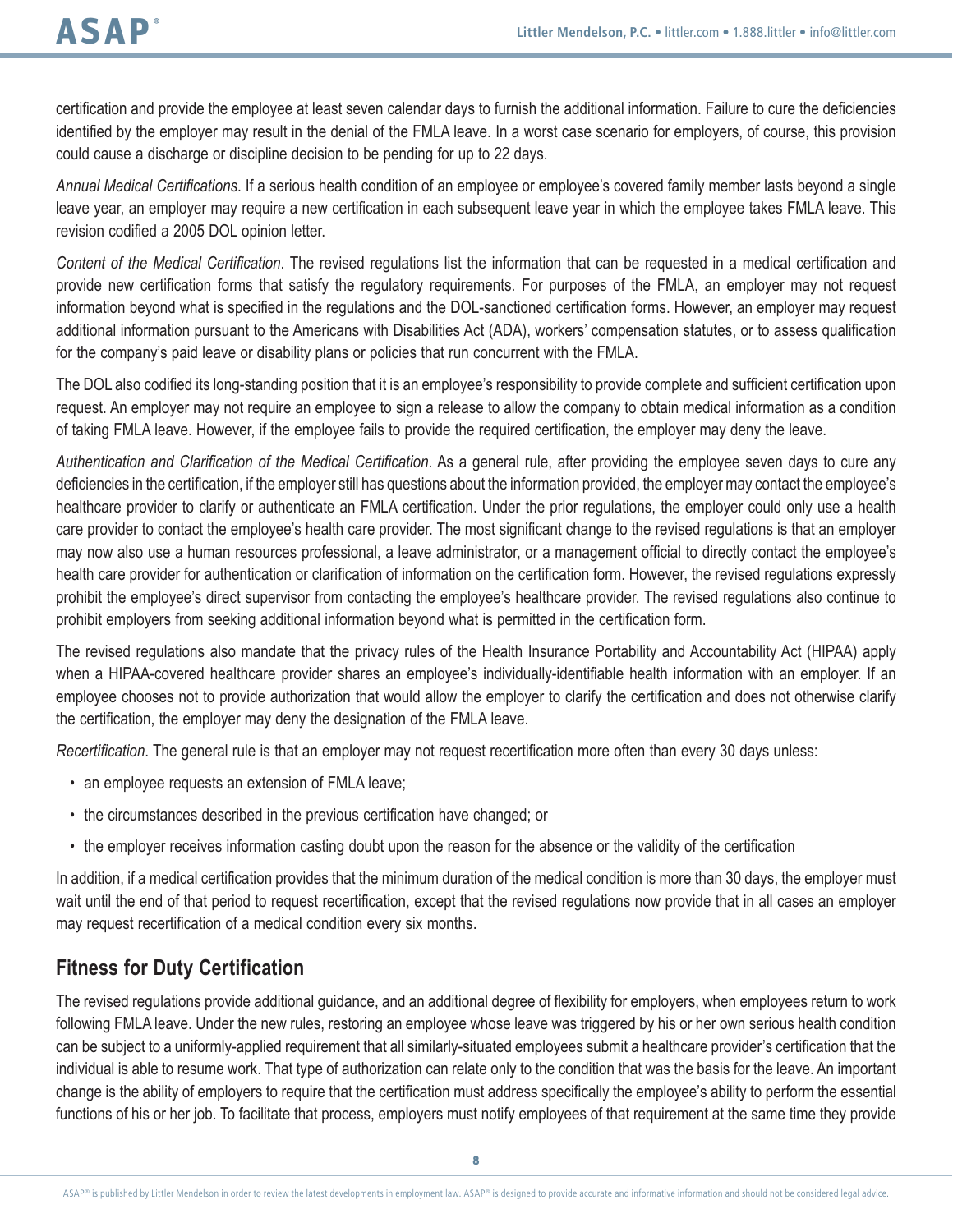the "designation notice" required under the regulations, at which time they also should be supplying a list of the employee's essential job functions. Certain employer representatives now will have the opportunity to directly check with the healthcare provider for purposes of clarifying and authenticating such certifications, but they cannot delay the employee's return to work while that contact is being made.

With respect to leave taken on an intermittent or reduced schedule basis, an employer cannot require a fitness-for-duty certification in connection with each absence of that type. However, the employer can seek such certification once every 30 days (or less frequently) *if* "reasonable safety concerns" exist regarding the performance of the individual's job duties, based on the condition that triggered his or her leave. For these purposes, the term *reasonable safety concerns* means a reasonable belief that there is a significant risk of harm to the individual employee or to others. State or local law, or collective bargaining agreements may govern return-to-work processes, and if so, those provisions will apply.

FMLA fitness-for-duty exams are at the expense of the employee. An employer will remain free to delay restoration following leave until satisfaction of a fitness-for-duty requirement that had been properly communicated. After a return from FMLA-protected leave, if there is a need for further medical inquiry regarding the performance of essential job functions, those likely would be governed by the ADA, which permits only those exams that are job-related and consistent with business necessity, which are at the employer's expense.

## **Charging FMLA Entitlement Time for Light-Duty Work**

The revised regulations clarify that the time employees spend in a voluntary, light-duty assignment does *not* count toward their FMLA leave allotment and that their right to job restoration is held in abeyance while performing light duty or until the end of the applicable 12-month period.<sup>12</sup>

Under the previous regulations, an employee's right to restoration to the same or equivalent position was available until 12 weeks have passed within the 12-month period, including all FMLA leave taken and the period of light duty. At least two court decisions had interpreted the old regulation language to mean that an employee completely uses his or her 12-week FMLA entitlement while performing in a light-duty assignment. As those holdings differed from the DOL's interpretation of the previous regulations, the DOL Preamble clarifies that the time spent in a voluntary light-duty position does not count against the employee's FMLA entitlement. While the DOL recognized that allowing an employee to work in a light-duty position may cause a burden to the employer, the FMLA does not require an employer to offer a light-duty position, and the employer only does so on a voluntary basis.

In addition, the revised regulations state that an employee's right to restoration is protected while in a light-duty assignment. Again, the DOL Preamble focuses on the fact that an offer of light-duty assignment is not required, but is only a voluntary agreement between the employer and employee. By way of example, if an employee has FMLA leave remaining when he or she begins a light-duty assignment, upon the end of the assignment the employee has a right to be restored to the same or equivalent position the employee held at the time the FMLA leave commenced, assuming the employee can perform the essential functions of the position. If the light-duty assignment ends before the employee can perform the essential functions, the employee may use the remaining FMLA leave available.

Some commentators, on behalf of employers, noted that an open-ended light-duty assignment could potentially lead to an indefinite period for job restoration rights if the job restoration is held in abeyance while the employee is on light duty. In order to address that administrative difficulty, the revised regulations provide that an employee's restoration right while in a light-duty assignment expires at the end of the 12-month leave period the employer uses to calculate FMLA leave.

## **Lack of Major Changes to Intermittent Leave/Reduced Leave Schedule**

The revised regulations provide few substantive changes to the sections addressing intermittent leave or reduced scheduled leave. One change is that military caregiver leave and leave for a qualifying exigency are specifically included as bases for intermittent leave/ reduced scheduled leave.<sup>13</sup>

The DOL has also clarified that employees who take intermittent leave for planned medical treatments have an obligation to make a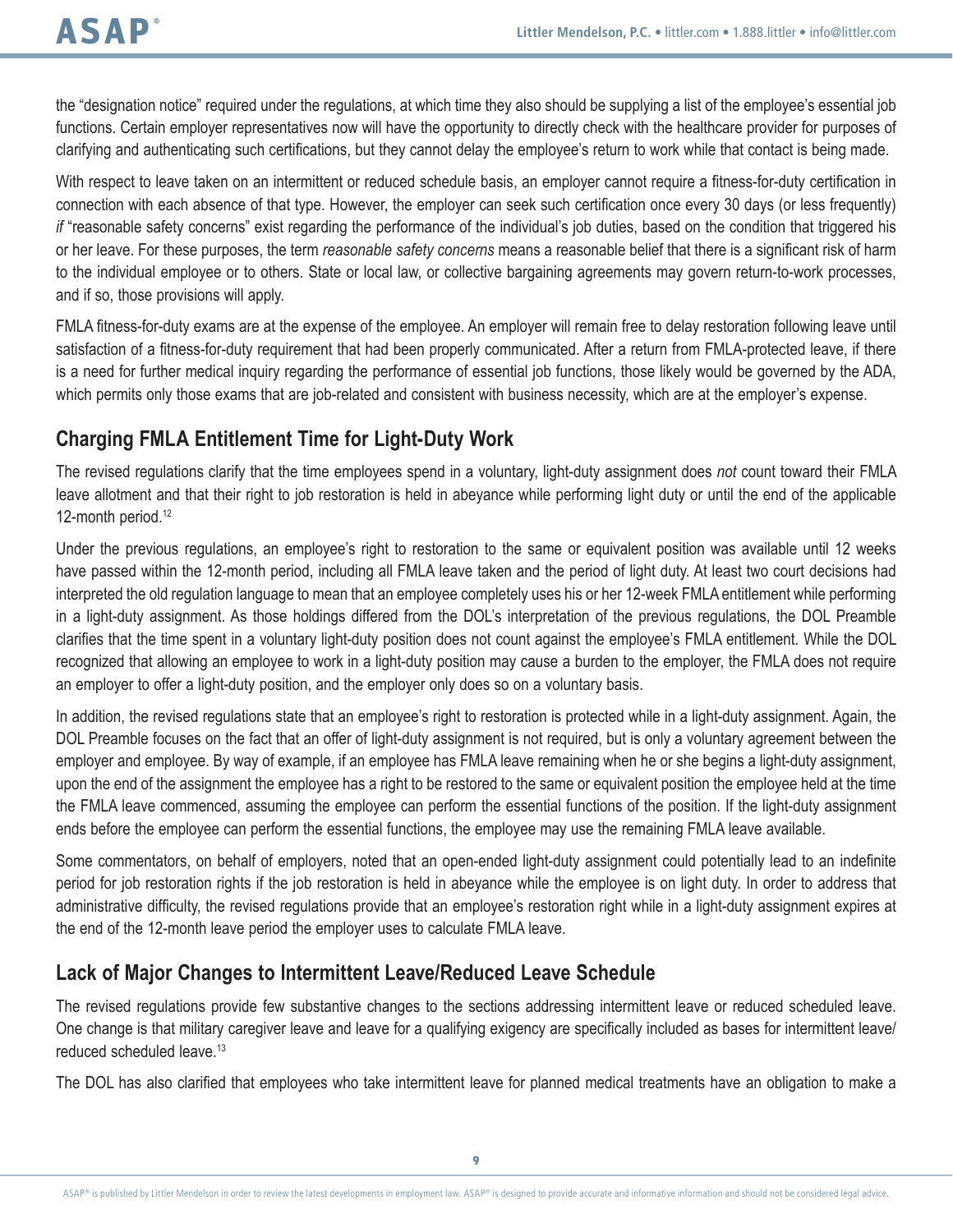"reasonable effort" to schedule treatment so as to not unduly disrupt the employer's obligations. Despite comments seeking further clarification of what constitutes a "reasonable effort," the revised regulations do not provide any definition.

The final substantive change related to intermittent/reduced leave schedule is that the revised regulations create a "physical impossibility exception." Under the exception, where it is physically impossible for an employee using intermittent/reduced leave schedule to start or end work mid-way through a shift, the entire period that the employee is forced to be absent is designated as FMLA leave and counts against the employee's FMLA entitlement. For instance, if a flight attendant's need for three hours of intermittent leave caused her to miss her normal flight assignment that would last eight hours, the entire eight hours would count as FMLA leave.

#### **Substitution of Paid Leave**

The FMLA was enacted to address the need for employees to take certain types of leave without the fear of losing their jobs. However, while the FMLA gives employees the right to take such leave, it does not provide for any type of compensation during that time away from work. Both the former and revised regulations address this gap in compensation by permitting employees to elect, or employers to require, that employees substitute paid leave for unpaid FMLA leave. The revised regulations also finally clarify that the paid leave time runs concurrently, and not in addition to, unpaid FMLA time.

However, unlike the former regulations, the revised regulations now permit employers to require compliance with *all* of their normal paid time off policies and procedures applicable to the type of paid leave being used in conjunction with FMLA leave.14 For example, an employer that has a policy requiring paid personal time to be taken in full day increments may now require employees to either utilize a full day of personal time, or continue on unpaid FMLA leave. Similarly, an employer's vacation policy requiring two days' notice for paid vacation leave would equally apply to an employee who is using FMLA leave. While employers may waive these requirements, the change allows employers to uniformly apply their paid time off policies consistently for employees who are on leave for both FMLAqualifying and non-qualifying reasons, which as the DOL notes, have always included restrictions on use.

The revised regulations also include a significant change for public employers who permit the accrual of compensatory time in lieu of paying cash to employees who work overtime under the Fair Labor Standards Act. These public employers may now permit *or require*  employees to substitute such compensatory time for unpaid FMLA leave, and count the time against an employee's overall FMLA entitlement, as with any other type of accrued, paid leave.<sup>15</sup>

## **Use of Paid Time for Employees Receiving Disability or Workers' Compensation Benefits**

The revised regulations further seek to remedy some of the confusion regarding the use of accrued, paid leave by employees who are currently receiving disability or workers' compensation benefits, while also out of work for an FMLA-qualifying reason. The DOL noted that because those employees are not on "unpaid" leave – they are receiving a portion of their regular pay via disability or workers' compensation benefits – the provisions regarding substitution of paid leave are inapplicable.<sup>16</sup> In other words, neither employees nor employers may *require* the use of accrued, paid leave to supplement an employee's disability or workers' compensation income. Such a result may only be reached through a voluntary agreement between the employer and the employee. Thus, for administrative purposes, an employee's 12-week FMLA leave entitlement is calculated without regard to whether an employee and employer agree to supplement the employee's pay with accrued, paid leave – again separating the issue of unpaid FMLA leave from the potential for compensation while out on such leave. Therefore, as a practical matter, while such disability or workers' compensation-related absences may run concurrently with an employee's FMLA leave entitlement, that employee may return to work with his or her entire bank of accrued, paid leave fully intact.

#### **The Effect of FMLA-Covered Absences on Perfect Attendance Awards**

As a general rule, an employee who returns from FMLA leave is entitled to be reinstated to the same position he or she held when the leave commenced, or to an equivalent position with equivalent benefits, pay, and other terms and conditions of employment.<sup>17</sup> What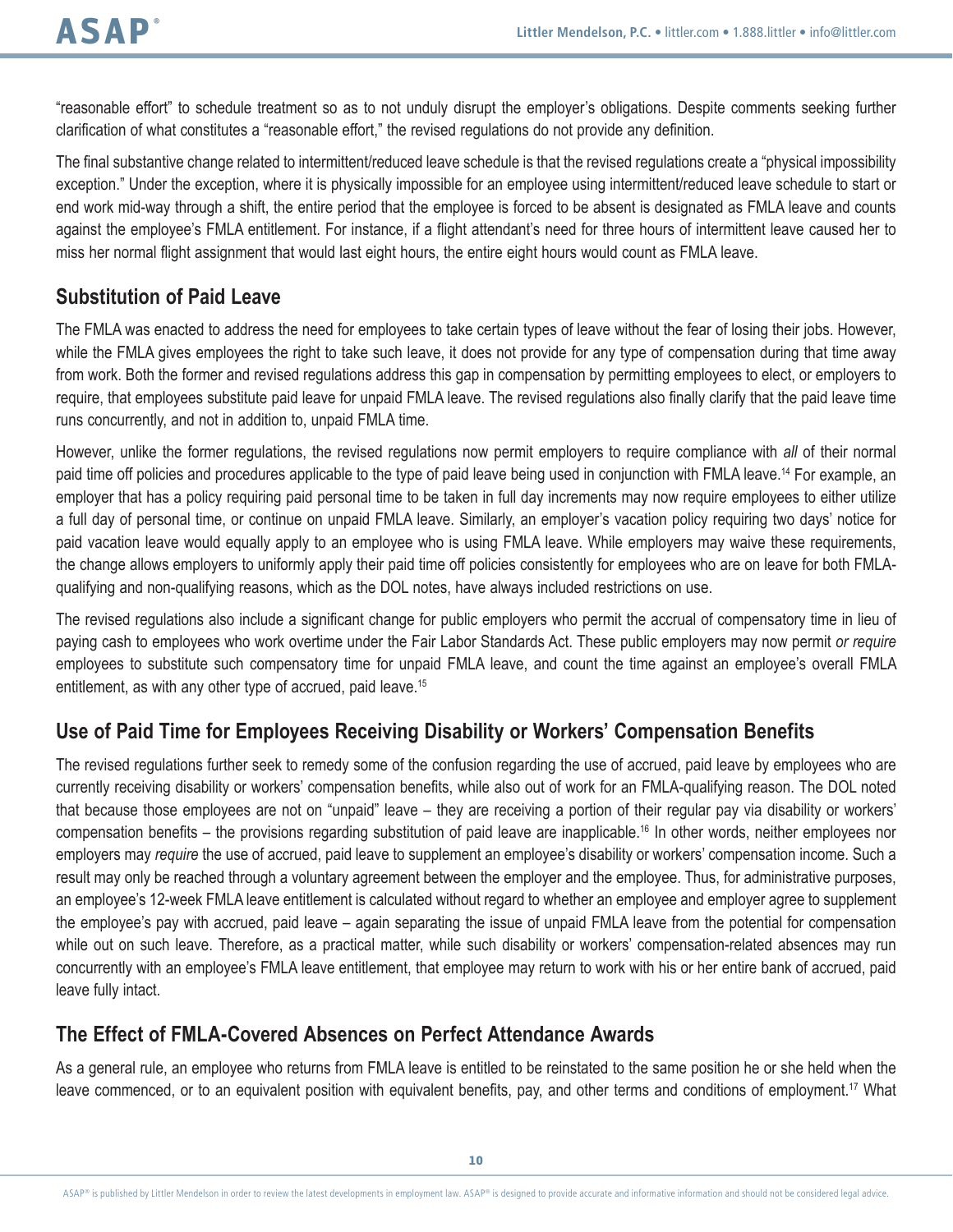constitutes an *equivalent position* as described in section 825.215 has not changed. The revised regulations, however, make one substantive change to this section. Now, an employer is permitted to disqualify an employee from a bonus or other payment based on achievement of a specified goal such as hours worked, products sold, or perfect attendance, where the employee has not met the goal due to taking an FMLA leave, unless the bonus or payment is otherwise paid to employees on an equivalent leave status for a reason that does not qualify as FMLA leave.

The DOL Preamble indicates that this new change provides a win-win situation for the employer and employee. It encourages employers to offer productivity or attendance awards, and save costs by deterring absences. Employees benefit from the potential increase in income and an increase in employee morale and incentives. Although employee advocacy groups assert that this change will discourage employees from taking FMLA leave, the DOL highlighted several comments from employers that the prior regulatory requirements, which required an employer to provide perfect attendance awards to individuals with less than perfect attendance, are "illogical and unfair, and have caused many companies to modify, or eliminate altogether, perfect attendance reward programs."

This regulation benefits employers who want to design a bonus plan without violating the FMLA. As a practice tip, employers should evaluate their policies to make sure they are not disqualifying individuals on FMLA-qualified leave while allowing employees on non-FMLA leave (for example, paid vacation or sick leave unrelated to FMLA leave) to receive such awards. Employers also should discuss with counsel the effect of such attendance bonuses on the payment of overtime under the FLSA.

## **Waiver of Rights Applies Only to Prospective Not Retrospective FMLA Rights**

The revised regulations confirm the DOL's longstanding position that employees may voluntarily settle their FMLA claims without court or DOL approval, and clarify that only prospective, not retrospective, waivers of FMLA rights are prohibited. Previously, the regulations stated that: "[e]mployees cannot waive, nor may employers induce employees to waive, their rights under FMLA." Now, the revised regulations explicitly state that this waiver provision applies only to "prospective rights" and that "[t]his does not prevent the settlement or release of FMLA claims by employees based on past employer conduct without the approval of the Department of Labor or a court."<sup>18</sup>

The DOL modified the waiver language to help promote voluntary and efficient resolution of claims, and to reduce unnecessary litigation. This clarification also was necessary given court disagreement as to whether the prior waiver language prohibited the retrospective settlement or release of FMLA claims based on past employer conduct without DOL or court approval.

#### **Practical Steps for Employers**

The revised regulations are effective January 16, 2009. They will require employers covered by the FMLA to make changes to their policies and practices. We recommend that employers, at a minimum, take the following steps:

- Review their FMLA policies and forms to make sure they comply with the new regulations. Discuss changes with counsel to ensure compliance with the law. Any handbook changes should be communicated clearly to all employees.
- Review other policies and procedures that may be affected by the FMLA regulations, such as bonus policies, perfect attendance policies, and call-in procedures.
- Educate and train human resources and other employer representatives responsible for ensuring compliance with the FMLA about the changes in the FMLA, especially given that this is the first time that there are regulations regarding the FMLA amendments pertaining to military caregiver leave and leave for qualifying exigencies for families of National Guard and Reserves. Further, the changes to the employer notice obligations, employee notice obligations, medical certification process, and non-application of "light duty" work toward an FMLA-leave entitlement, are of particular importance in administering FMLA leaves. These individuals need to understand the implications of the changes.